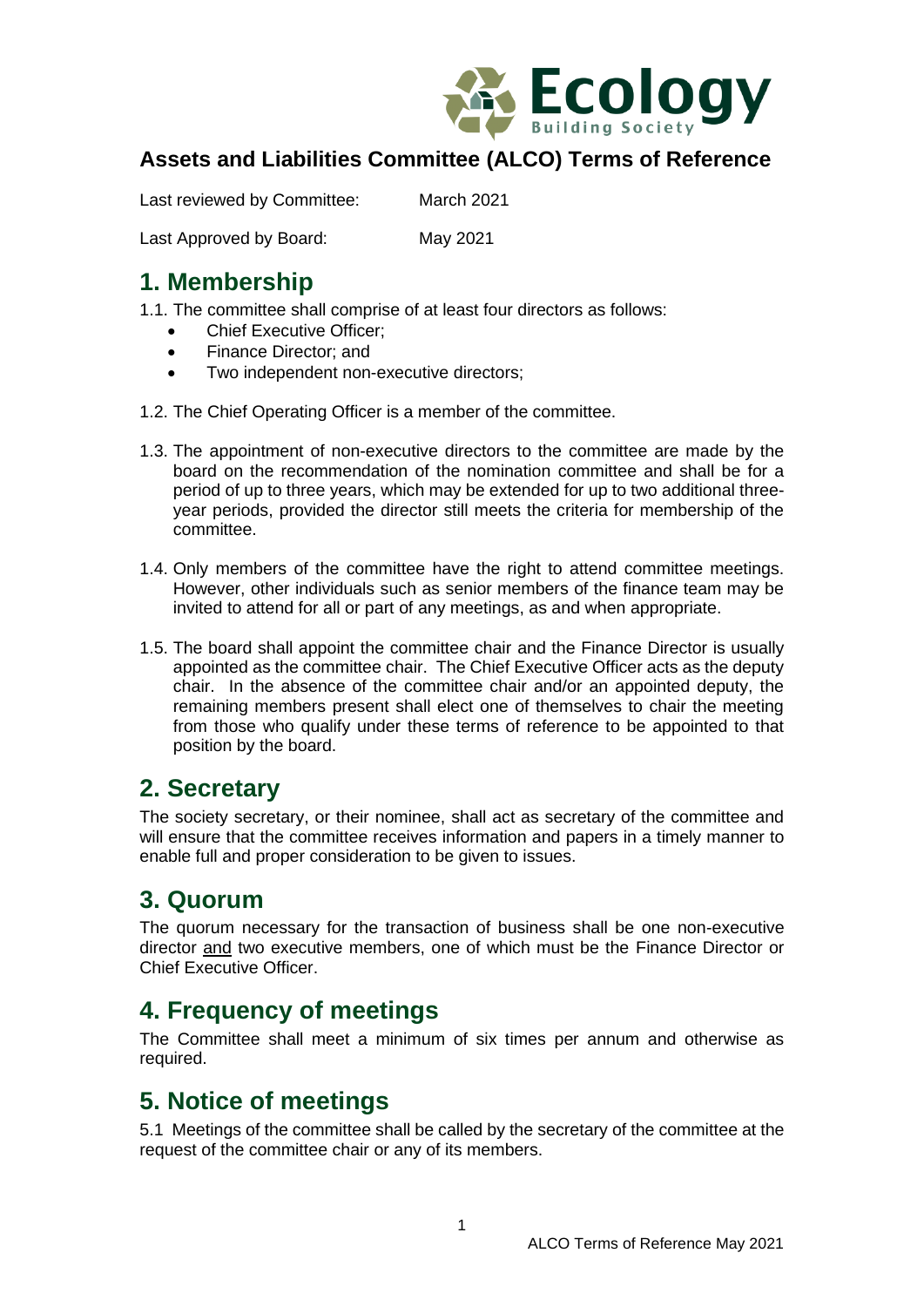

5.2 Unless otherwise agreed, notice of each meeting confirming the venue, time, and date, together with an agenda of items to be discussed, shall be forwarded to each member of the committee and any other person required to attend no later than 5 working days before the date of the meeting. Unless otherwise agreed, supporting papers shall be sent to committee members and to other attendees, as appropriate, at the same time.

# **6. Minutes of meetings**

6.1 The secretary shall minute the proceedings and decisions of all committee meetings, including recording the names of those present and in attendance.

6.2 Draft minutes of committee meetings shall be circulated to all members of the committee. Once approved, minutes should be made available to all other members of the board and the company secretary unless, exceptionally, it would be inappropriate to do so.

## **7. Engagement with stakeholders**

7.1 The committee chair should attend the annual general meeting to answer any member questions on the committee's activities. In addition, the committee chair should seek engagement with members on significant matters related to the committee's areas of responsibility where appropriate to do so.

# **8. Duties**

The committee has responsibility for overseeing financial risks associated with capital; liquidity and funding including counterparty credit risk; interest rate risk and market risk as outlined in the Society's Risk Management Framework, reporting in the first instance to the full Board on adherence to the quantitative and qualitative measures associated with that oversight.

To fulfil the above, ALCO monitors and controls structural risks in the balance sheet, liquidity, treasury, funding, recommending policy development and monitoring implementation to ensure that board defined risk limits are adhered to and that the Society has adequate liquid financial resources to meet its liabilities as they fall due.

The Committee shall:

## **8.1 Balance Sheet**

- Monitor the structure of the Society's Assets and Liabilities regarding regulatory limits and internal limits set by the Board
- Monitor mortgage and savings books in terms of Balance Sheet structure and risk, specifically addressing the contribution of particular products to achieving Corporate Plan objectives, and indications for future product development
- Monitor Interest Rate Risk and Basis Risk exposures against policy limits
- Review Balance sheet forecasts
- The committee must maintain an active view of external factors pertinent to funding activity, including:
	- general economic outlook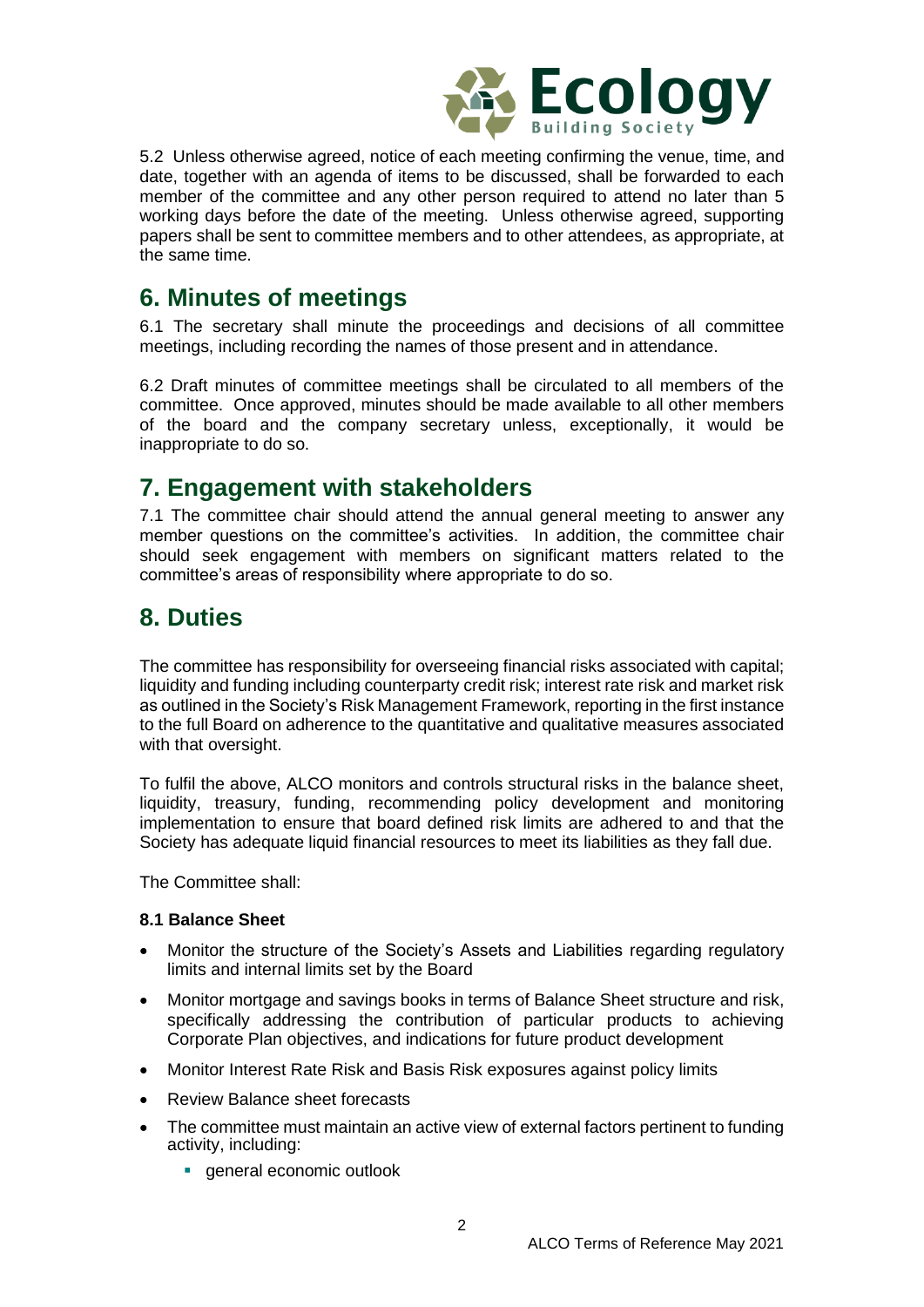

**·** interest rate movements.

### **8.2 Liquidity and Treasury**

- Monitor and agree proposed developments/changes in treasury activity
- Scrutinise Treasury transactions as appropriate to provide guidance and a steer for policy evolution
- Monitor the balance and mix of liquid assets by instrument, maturity, and counterparty quality against policy limits
- Monitor counterparty credit risk resulting from transactions undertaken by the Treasury function against policy limits
- Review previous month's Treasury activity and performance
- Review and approve treasury counterparties and their associated credit limits, after due consideration of Board resolutions on the ethical quality of counterparties
- Monitor and approve any Committed Funding Lines
- Review cash-flow projections and liquidity stress testing, to identify potential breaches of structural risk limits.

### **8.3 Other**

- Review the balance and mix of the Society's issued capital (Core Capital Deferred Shares, subordinated debt, deferred shares etc)
- Assess implications of relevant FCA/PRA guidance
- Engage in margin management
- To consider, regarding the above, the imperatives raised by the Society's ecological mission, in particular the impacts of climate change risk.

### **8.4 Policy development**

The Committee has delegated authority to scrutinise and approve policies assigned to it under the Policy Governance Framework and Policy Delegations Schedule.

The Committee are responsible for the following policy documents and recommends changes to the Board:

- Financial Risks Policy, which encompasses:
	- **EXECUTE:** Structural risk management
	- Risk appetites
	- **Example 1** Liquidity management
	- **•** Treasurv
	- Capital
- Stress Testing and Reverse Stress Testing Policy
- Recovery Plan scenarios also encompassing the Liquidity Contingency Plan
- ILAAP and ICAAP stress scenarios